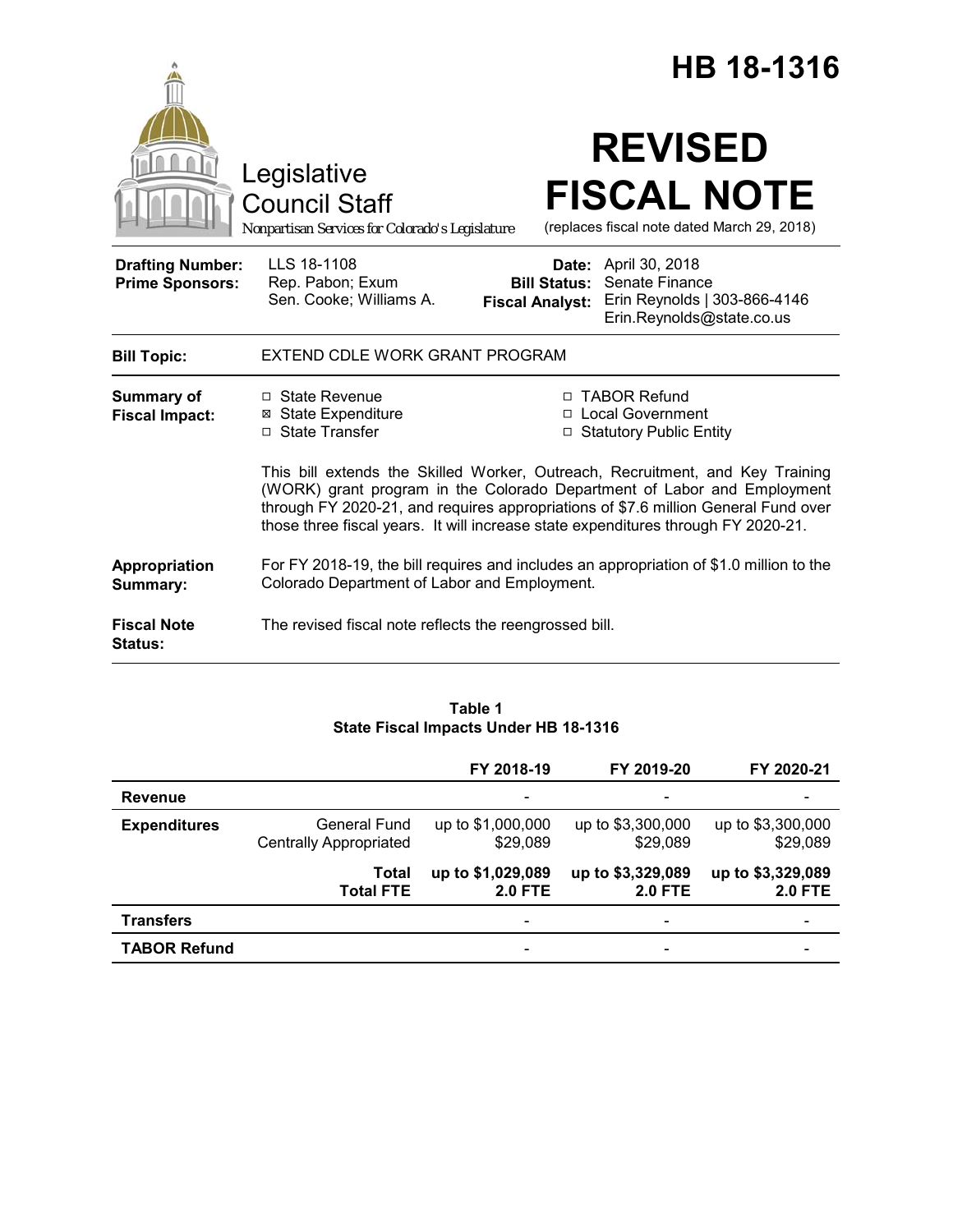April 30, 2018

# **Summary of Legislation**

This bill extends the Skilled Worker Outreach, Recruitment, and Key Training Grant Program (WORK program) in the Colorado Department of Labor and Employment (CDLE) from January 1, 2018, through January 1, 2021. It requires the General Assembly to appropriate a total of \$7.6 million to the WORK program during that time, with appropriations not to exceed \$3.3 million in any given fiscal year. Unencumbered moneys remain available for expenditure in the next fiscal year without an appropriation.

The billrequires the WORK program to accept grant applications by January 1 of each year, award grants by April 1 of each year, and award grant money to recipients within 45 days, to the extent possible. Of the available grant money, two-thirds must be granted to eligible applicants that were awarded matching grants in a prior fiscal year, and one-third to eligible applicants that have not previously received a matching grant. To the extent possible, the bill also requires the grant review committee to recommend matching grant amounts.

After the WORK grant review committee reviews applications, the bill requires that it submit its recommendations to the state Workforce Development Council for a final determination. The bill also requires that the WORK program report is to be part of the Colorado Talent Pipeline Report, instead of a separate report.

# **Background**

House Bill 15-1276 created the WORK program. The program was appropriated \$10 million over three fiscal years, FY 2015-16 to FY 2017-18, for grants to organizations that offer workplace training skills. House Bill 17-1357 extended the time period that the WORK program could accept grant applications through January 1, 2018, with a requirement that grants be awarded by April 1, 2018. To date, the program has awarded \$9.5 million in grants to 22 grantees.

# **State Expenditures**

The bill will increase state General Fund expenditures in CDLE by \$7.6 million over the next three fiscal years, plus centrally appropriated costs. Expenditures are displayed in Table 2 and discussed below.

|                                                    | FY 2018-19     | FY 2019-20     | FY 2020-21     |
|----------------------------------------------------|----------------|----------------|----------------|
| <b>Department of Labor and Employment</b>          |                |                |                |
| <b>Personal Services</b>                           | \$154,209      | \$154,209      | \$154,209      |
| <b>Operating Expenses and Capital Outlay Costs</b> | \$1,900        | \$1,900        | \$1,900        |
| Grants                                             | \$843,891      | \$3,143,891    | \$3,143,891    |
| Centrally Appropriated Costs*                      | \$29,089       | \$29,089       | \$29,089       |
| <b>Total Cost</b>                                  | \$1,029,089    | \$3,329,089    | \$3,329,089    |
| <b>Total FTE</b>                                   | <b>2.0 FTE</b> | <b>2.0 FTE</b> | <b>2.0 FTE</b> |

#### **Table 2 Expenditures Under HB 18-1316**

 *\* Centrally appropriated costs are not included in the bill's appropriation.*